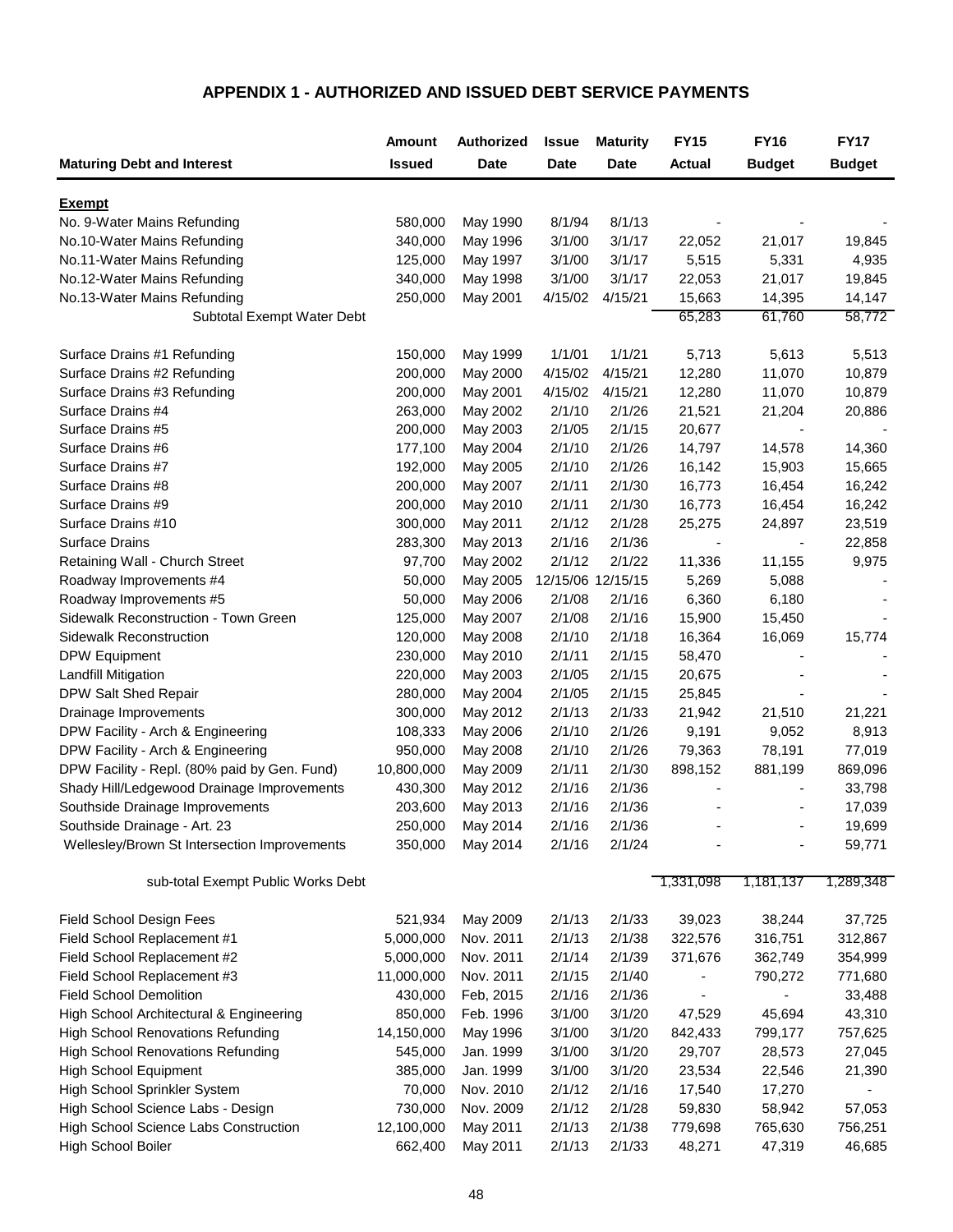|                                             | <b>Amount</b>          | <b>Authorized</b> | <b>Issue</b>      | <b>Maturity</b>   | <b>FY15</b>   | <b>FY16</b>              | <b>FY17</b>   |
|---------------------------------------------|------------------------|-------------------|-------------------|-------------------|---------------|--------------------------|---------------|
| <b>Maturing Debt and Interest</b>           | <b>Issued</b>          | Date              | <b>Date</b>       | Date              | <b>Actual</b> | <b>Budget</b>            | <b>Budget</b> |
| High School Equipment-Gym Floor & Bleachers | 440,000                | May 2006          | 2/1/08            | 2/1/16            | 58,270        | 55,620                   |               |
| School Repl-HS Field Bleachers              | 309,231                | May 2007          | 2/1/10            | 2/1/22            | 31,412        | 30,897                   | 30,382        |
| School Roof Repairs Refunding               | 142,000                | May 1995          | 3/1/00            | 3/1/17            | 5,515         | 5,331                    | 4,935         |
| Middle School Roof Replacement              | 617,332                | May 2011          | 2/1/12            | 2/1/28            | 49,940        | 49,202                   | 48,465        |
| Middle School Refundings (8/04 & 11/10)     | 10,800,000             | Dec. 1996         | 1/1/01            | 1/1/21            | 172,825       | 163,765                  | 155,825       |
| Middle School Pool Heater                   | 80,000                 | May 2005          | 2/1/06            | 2/1/16            | 5,179         | 4,992                    |               |
| School Bus Replacements                     | 208,500                | May 2009          | 2/1/10            | 2/1/15            | 40,776        |                          |               |
| School Bus Replacements                     | 236,398                | May 2010          | 2/1/11            | 2/1/15            | 60,521        | $\overline{\phantom{a}}$ |               |
| School Paving #4                            | 150,000                | May 2006          | 2/1/08            | 2/1/16            | 19,080        | 18,540                   |               |
| School Paving #4                            | 152,000                | May 2008          | 2/1/10            | 2/1/18            | 20,728        | 20,354                   | 19,981        |
| School Technology                           | 190,000                | May 2006          | 2/1/08            | 2/1/16            | 24,380        | 23,690                   |               |
| School Technology                           | 145,000                | May 2007          | 2/1/08            | 2/1/16            | 19,050        | 17,510                   |               |
| Technology Hardware #1                      | 300,000                | Dec. 2008         | 2/1/10            | 2/1/19            | 36,954        | 36,304                   | 35,654        |
| Technology Hardware #2                      | 300,000                | May 2009          | 2/1/10            | 2/1/19            | 36,984        | 36,334                   | 35,683        |
| Technology Hardware #3                      | 350,000                | Nov. 2009         | 2/1/11            | 2/1/20            | 44,872        | 43,807                   | 43,097        |
| Technology - Twin SAN Devices               | 150,000                | May 2010          | 2/1/11            | 2/1/20            | 19,483        | 19,019                   | 18,711        |
| Country & Woodland School Arch. Services    | 1,800,000              | Dec. 1999         | 2/1/04            | 2/1/24            | 86,812        | 85,141                   | 82,685        |
| Country & Woodland School Arch. Services    | 490,000                | Nov. 2000         | 2/1/04            | 2/1/24            | 31,089        | 30,484                   | 29,540        |
| Country & Woodland School Renovations       | 29,871,000             | Mar. 2001         | 6/1/03            | 6/1/18            | 314,968       | 304,975                  | 293,375       |
| Country & Woodland School Renovations       |                        | Mar. 2001         | 2/1/04            | 2/1/24            | 186,336       | 182,810                  |               |
|                                             | 2,940,000<br>2,000,000 |                   |                   |                   |               |                          | 177,450       |
| Country & Woodland School Renovations       |                        | Mar. 2001         | 2/1/05            | 2/1/25            | 142,436       | 124,020                  | 119,875       |
| Country & Woodland School Renovations       | 10,957,557             | Mar. 2001         | 2/1/06            | 2/1/26            | 741,087       | 728,988                  | 705,255       |
| Country & Woodland School Sewage Treatment  | 200,000                | Mar. 2001         | 2/1/04            | 2/1/24            | 12,713        | 12,429                   | 12,085        |
| <b>MS/HS Wastewater Treat Facility</b>      | 150,000                | May 2004          | 2/1/08            | 2/1/16            | 19,080        | 18,540                   |               |
| sub-total Exempt School Debt                |                        |                   |                   |                   | 4,762,307     | 5,305,920                | 5,033,115     |
| Church St. Land Acquisition Refunding       | 1,700,000              | May 1997          | 4/15/02           | 4/15/17           | 31,406        | 23,851                   | 23,426        |
| Case Complex Roads/Parking                  | 50,000                 | May 2002          | 2/1/10            | 2/1/18            | 6,545         | 6,427                    | 6,310         |
| Case Complex Road Repairs                   | 59,300                 | May 2002          | 2/1/12            | 2/1/20            | 7,741         | 7,618                    | 7,494         |
| Case Complex Road Repairs                   | 10,000                 | May 2002          | 2/1/15            | 2/1/24            |               | 2,366                    | 1,289         |
| Case Estates Land                           | 5,300,000              | Nov. 2006         | 2/1/11            | 2/1/25            | 507,128       | 496,351                  | 489,166       |
| Town Hall Renov. & Addition                 | 5,690,000              | Nov. 2000         | 4/15/02           | 4/15/21           | 351,626       | 341,614                  | 326,678       |
| <b>Energy Engineering Services</b>          | 100,000                | Nov. 2010         | 2/1/11            | 2/1/16            | 25,796        | 25,398                   |               |
| Case Campus Phase 1 Design                  | 499,000                | May 2013          | 2/1/15            | 2/1/28            |               | 57,114                   | 54,471        |
| Case Campus Phase 1 Pathways                | 210,000                | May 2013          | 2/1/15            | 2/1/28            | ٠             | 23,782                   | 23,100        |
| Case Campus Phase 2                         | 835,000                | Dec. 2013         | 2/1/15            | 2/1/29            |               | 86,829                   | 84,392        |
| Case Campus Phase 3                         | 1,255,200              | May 2014          | 2/1/16            | 2/1/29            |               |                          | 134,123       |
| <b>Computer Hardware</b>                    | 265,000                | Nov. 1995         | 2/1/08            | 2/1/16            | 2,120         | 2,060                    |               |
| School/Town Telephone Equipment, Phase 2    | 300,000                | May 2010          | 2/1/11            | 2/1/15            | 76,934        |                          |               |
| Police Computer Hardware                    | 49,755                 | May 2007          | 2/1/08            | 2/1/16            | 6,360         | 6,180                    |               |
| <b>Police Station Design</b>                | 800,000                | May 2013          | 2/1/15            | 2/1/40            |               | 57,235                   | 55,820        |
| <b>Police Station Construction</b>          | 9,000,000              | May 2014          | 2/1/15            | 2/1/40            | ٠             | 643,899                  | 627,972       |
| <b>Police Station Construction</b>          | 1,100,000              | May 2014          | 2/1/16            | 2/1/36            |               |                          | 87,551        |
| Fiber I-Net                                 | 280,000                | May 2005          |                   | 12/15/06 12/15/14 | 34,637        | ٠                        |               |
| Fiber I-Net - FD/PD Comm Equipment          | 115,555                | May 2008          | 2/1/10            | 2/1/18            | 14,181        | 13,925                   | 13,670        |
| Fire Ambulance                              | 230,000                | May 2010          | 2/1/11            | 2/1/15            | 58,469        |                          |               |
| Fire Station Extraordinary Repairs          | 350,000                | May 2004          | 2/1/06            | 2/1/24            | 25,217        | 24,636                   | 23,940        |
| Fire Station Extraordinary Repairs          | 250,000                | Nov. 2004         | 2/1/06            | 2/1/25            | 18,734        | 18,281                   | 17,745        |
| Fire Station Extraordinary Repairs          | 30,000                 | May 2005          | 2/1/11            | 2/1/25            | 2,676         | 2,619                    | 2,581         |
| Fire Ladder Truck                           | 525,000                | May 2007          | 2/1/10            | 2/1/20            | 62,626        | 56,541                   | 55,553        |
| <b>Fire Communications Equipment</b>        | 100,000                | May 2010          | 2/1/11            | 2/1/15            | 25,645        | $\blacksquare$           |               |
|                                             | 60,000                 | May 2003          |                   | 12/15/06 12/15/16 | 6,475         |                          | 5,094         |
| <b>Library Windows</b>                      | 450,000                | May 2005          | 12/15/06 12/15/25 |                   |               | 5,275                    |               |
| Library Roof Repairs                        |                        |                   |                   |                   | 34,985        | 34,079                   | 33,173        |
| <b>Library Roof Repairs</b>                 | 275,000                | May 2006          | 2/1/08            | 2/1/16            | 36,010        | 33,990                   |               |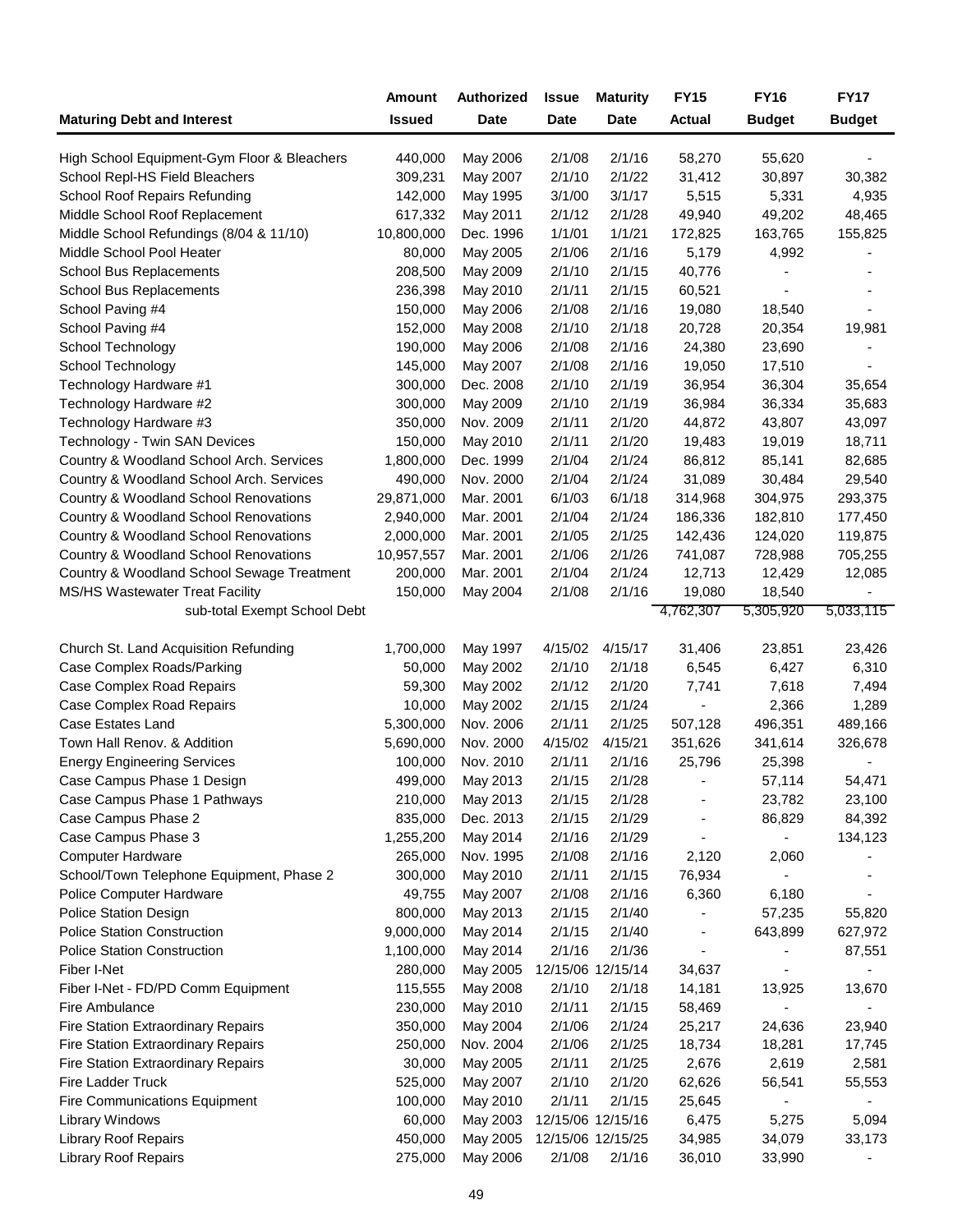|                                                                                       | <b>Amount</b> | <b>Authorized</b> | <b>Issue</b> | <b>Maturity</b>   | <b>FY15</b>      | <b>FY16</b>              | <b>FY17</b>       |
|---------------------------------------------------------------------------------------|---------------|-------------------|--------------|-------------------|------------------|--------------------------|-------------------|
| <b>Maturing Debt and Interest</b>                                                     | <b>Issued</b> | Date              | <b>Date</b>  | <b>Date</b>       | <b>Actual</b>    | <b>Budget</b>            | <b>Budget</b>     |
| <b>Community Center Construction</b>                                                  | 2,400,000     | Jan. 1999         | 1/1/01       | 1/1/20            | 149,902          | 143,183                  | 136,543           |
| Sewage Treatment C&W Schools & Mem. Pool                                              | 319,000       | May 1999          | 6/1/03       | 6/1/18            | 22,557           | 21,970                   | 21,258            |
| Sewage Treatment - Comm. Ctr. Refunding                                               | 315,000       | Jan. 1999         | 1/1/01       | 1/1/21            | 17,013           | 16,713                   | 15,413            |
| Sewage Treatment - Town Hall                                                          | 24,000        | Jan. 1999         | 6/1/03       | 6/1/18            | 1,075            | 1,047                    | 1,013             |
| Sewage Treatment - Town Hall Refunding                                                | 20,000        | Dec. 1999         | 1/1/01       | 1/1/21            | 1,148            | 1,128                    | 1,108             |
| Town Hall Sewage Treatment Refunding                                                  | 200,000       | May 2000          | 4/15/02      | 4/12/21           | 12,280           | 11,070                   | 10,879            |
| Sewage Treatment - Comm. Ctr.                                                         | 27,000        | Jan. 1999         | 2/1/13       | 2/1/33            | 2,543            | 2,486                    | 2,448             |
| Sewage Treatment - Comm. Ctr.                                                         | 50,000        | Jan. 1999         | 2/1/13       | 2/1/33            | 4,152            | 4,066                    | 4,008             |
| sub-total Exempt General Govt Debt                                                    |               |                   |              |                   | 1,545,982        | 2,171,734                | 2,266,216         |
| Sub-Total Exempt                                                                      |               |                   |              |                   | 7,704,670        | 8,720,550                | 8,647,450         |
| Short Term Debt Service - Exempt Less Premiums                                        |               |                   |              |                   | 75,377           | 64,944                   | 226,298           |
| <b>SBA Reimbursement</b>                                                              |               |                   |              |                   | (724, 226)       | (665, 538)               | (665, 538)        |
| FY14 & FY15 Excluded Debt Service Overage Reduction                                   |               |                   |              |                   |                  | (193, 204)               | (10, 774)         |
| Total Exempt from Proposition 2 1/2 Limit (Net State Reimb.)                          |               |                   |              |                   | 7,055,821        | 7,926,753                | 8,197,436         |
| <b>Non-Exempt</b>                                                                     |               |                   |              |                   |                  |                          |                   |
| DPW Facility Const.-Salt Shed                                                         | 425,000       | May 2001          |              | 4/15/02 4/15/21   | 25,940           | 25,480                   | 24,020            |
| Sub-Total Non-Exempt from Prop. 2 1/2 Limit                                           |               |                   |              |                   | 25,940           | 25,480                   | 24,020            |
|                                                                                       |               |                   |              |                   |                  |                          |                   |
| Short Term Debt Service- Non-Exempt                                                   |               |                   |              |                   |                  | 1,637                    |                   |
| Anticipation of Revenue/Interest on Abatements                                        |               |                   |              |                   | 6,000            | 6,000                    | 6,000             |
| Debt Issuance Costs                                                                   |               |                   |              |                   | 3,700            | 3,700                    | 3,700             |
| <b>Total Non-Exempt from Proposition 2 1/2 Limit</b>                                  |               |                   |              |                   | 35,640           | 36,817                   | 33,720            |
| <b>Total General Fund Debt Service</b>                                                |               |                   |              |                   | 7,091,461        | 7,963,570                | 8,231,156         |
| <b>Water Enterprise Fund</b>                                                          |               |                   |              |                   |                  |                          |                   |
| Water Equipment - Church St.                                                          | 22,000        | May 2002          | 2/1/08       | 2/1/16            | 2,120            | 2,060                    |                   |
| Water System Equipment - North Avenue                                                 | 120,000       | May 2003          | 2/1/06       | 2/1/15            | 10,201           |                          |                   |
| Water System Equipment - North Avenue                                                 | 120,000       | May 2003          | 2/1/08       | 2/1/15            | 17,510           |                          |                   |
| Water Equipment - Wellesley St. Water Pump                                            | 25,000        | May 2008          | 2/1/10       | 2/1/18            | 3,278            | 3,218                    | 3,158             |
| Water Equipment - Wellesley St. Water Pump                                            | 575,000       | May 2008          | 2/1/10       | 2/1/19            | 71,810           | 70,530                   | 69,250            |
| Water Equipment - Wellesley St. Water Pump                                            | 87,500        | May 2008          | 2/1/16       | 2/1/23            |                  | $\overline{\phantom{a}}$ | 17,875            |
| Water Main Repl. - Ash Street                                                         | 97,200        | May 2007          | 2/1/10       | 2/1/26            | 8,085            | 7,965                    | 7,845             |
| Water Main Repl. - Shady Hill Rd.                                                     | 100,000       | May 2009          | 2/1/11       | 2/1/30            | 7,894            | 7,744                    | 7,644             |
| Water Main Rehabilitation - Art. 16                                                   | 216,000       | May 2011          | 2/13/13      | 2/1/33            | 18,113           | 15,723                   | 15,503            |
| Water Main Rehabilitation - Art. 23                                                   | 216,000       | May 2012          | 2/13/13      | 2/1/33            | 19,143           | 15,723                   | 15,503            |
| Water Equipment - Paine's Hill Water Tank                                             | 50,000        | May 2004          |              | 12/15/06 12/15/15 | 5,269            | 5,088                    |                   |
| Water Equip. - Rehab Doublet Hill                                                     | 222,222       | May 2007          | 2/1/10       | 2/1/18            | 29,497           | 28,958                   | 28,418            |
| Water Equip. - Rehab Black Oak Tank                                                   | 85,000        | May 2009          | 2/1/11       | 2/1/20            | 10,465           | 10,195                   | 10,015            |
| DPW Facility - Water Ent. (20% project)                                               | 2,700,000     | May 2009          | 2/1/11       | 2/1/30            | 227,473          | 223,075                  | 219,943           |
| Water Main Rehabilitation - Art. 19                                                   | 100,000       | May 2010          | 2/1/10       | 2/1/30            | 7,894            | 7,744                    | 7,644             |
| <b>Black Oak Booster Pump Station</b>                                                 | 900,000       | May 2014          | 8/15/14      | 8/15/24           |                  | 90,000                   | 90,000            |
| Water Main Rehabilitation - Art. 18                                                   | 253,000       | May 2013          | 2/1/15       | 2/1/40            | $\overline{a}$   | 21,063                   | 19,463            |
| Paine's Hill Water Tank Improvements - Art. 14                                        | 105,000       | May 2015          | 8/24/15      | 8/24/25           |                  |                          | 10,500            |
| Sub-Total Water Enterprise Fund                                                       |               |                   |              |                   | 438,750          | 509,086                  | 522,758           |
|                                                                                       |               |                   |              |                   |                  |                          |                   |
| Short Term Debt Service - Water Enterprise Fund<br><b>Total Water Enterprise Fund</b> |               |                   |              |                   | 5,899<br>444,649 | 7,150<br>516,236         | 18,090<br>540,848 |